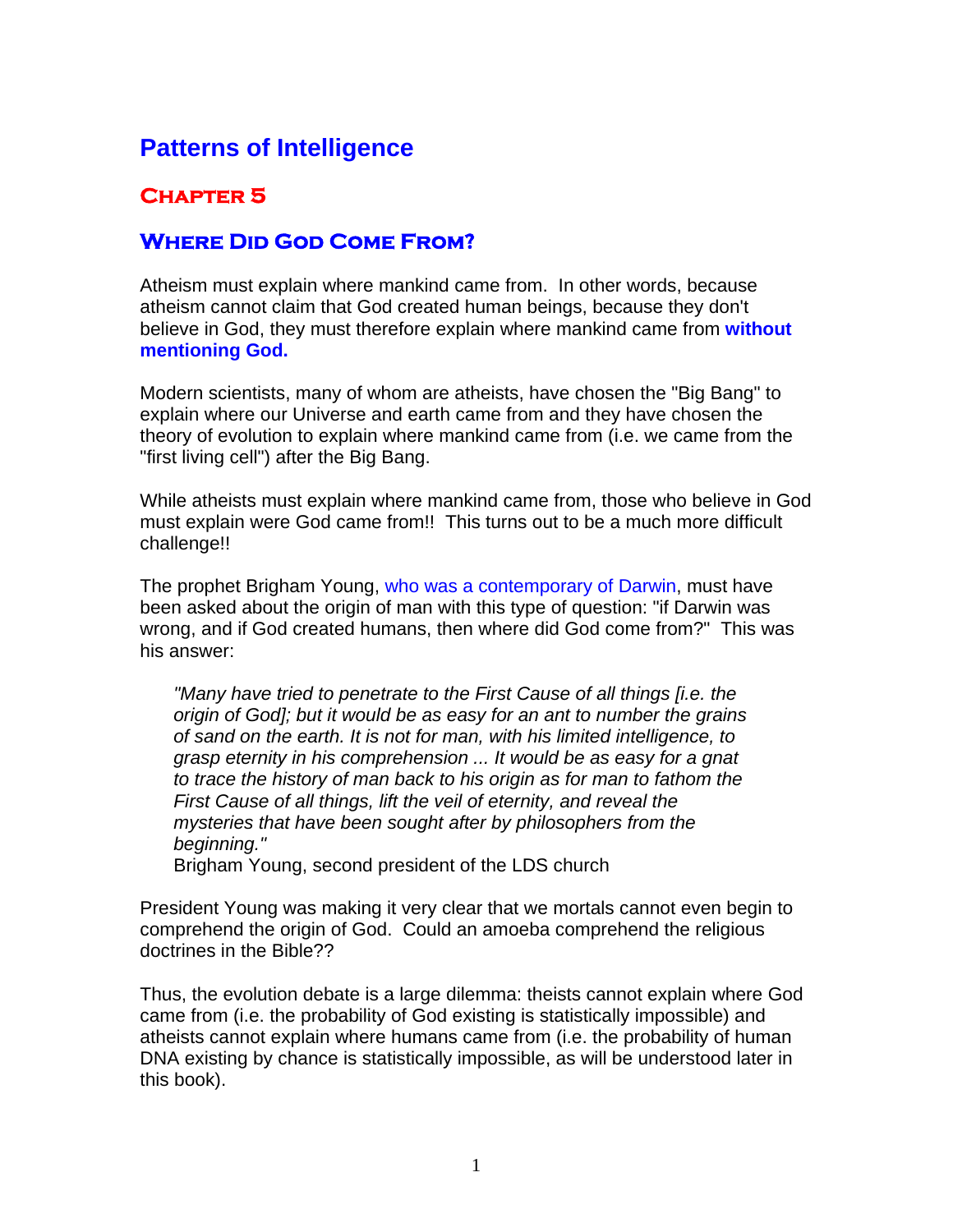But while we are inside of this dilemma, we must not forget the testimonies of the prophets and the many other evidences that God does live!!

The boy prophet Joseph Smith clearly stated that he saw God the Father and His beloved son Jesus Christ. We cannot ignore his testimony.

It would serve no purpose to wonder where God came from, because we could not comprehend it even if we were told. As President Young said: "*It would be as easy for a gnat to trace the history of man back to his origin as for man to fathom the First Cause of all things...*"

We must simply believe the evidences that God lives and pattern our lives accordingly. More will be said about the nature of God in the next chapter.

One of the early apostles of the LDS church also stated that he saw the Savior and his three key apostles in a vision of the Garden of Gethsemane.

Orson F. Whitney (1855-1931), in part, stated this:

*"Then came a marvelous manifestation, and admonition from a higher source, one impossible to ignore. It was a dream, or a vision in a dream, as I lay upon my bed in the little town of Columbia, Lancaster County, Pennsylvania. I seemed to be in the Garden of Gethsemane, a witness of the Savior's agony. I saw Him as plainly as ever I have seen anyone. [I was] Standing behind a tree in the foreground, I beheld Jesus, with Peter, James and John, as they came through a little wicket gate at my right. Leaving the three Apostles there, after telling them to kneel and pray, the Son of God passed over to the other side, where He also knelt and prayed. It was the same prayer with which all Bible readers are familiar: "Oh my Father, if it be possible, let this cup pass from me: nevertheless not as I will, but as Thou wilt."* 

*As He prayed the tears streamed down His face, which was toward me. I was so moved at the sight that I also wept, out of pure sympathy. My whole heart went out to Him; I loved Him with all my soul, and longed to be with Him as I longed for nothing else." http://www.living-prophet.info/LDS/046\_Orson\_F\_Whitney.html* 

There is little doubt in my mind that many members of the LDS church, since the First Vision, have seen the Savior either in person or in a dream or in a vision. However, these are very sacred experiences and they are very rarely talked about in private, and are almost never talked about in public.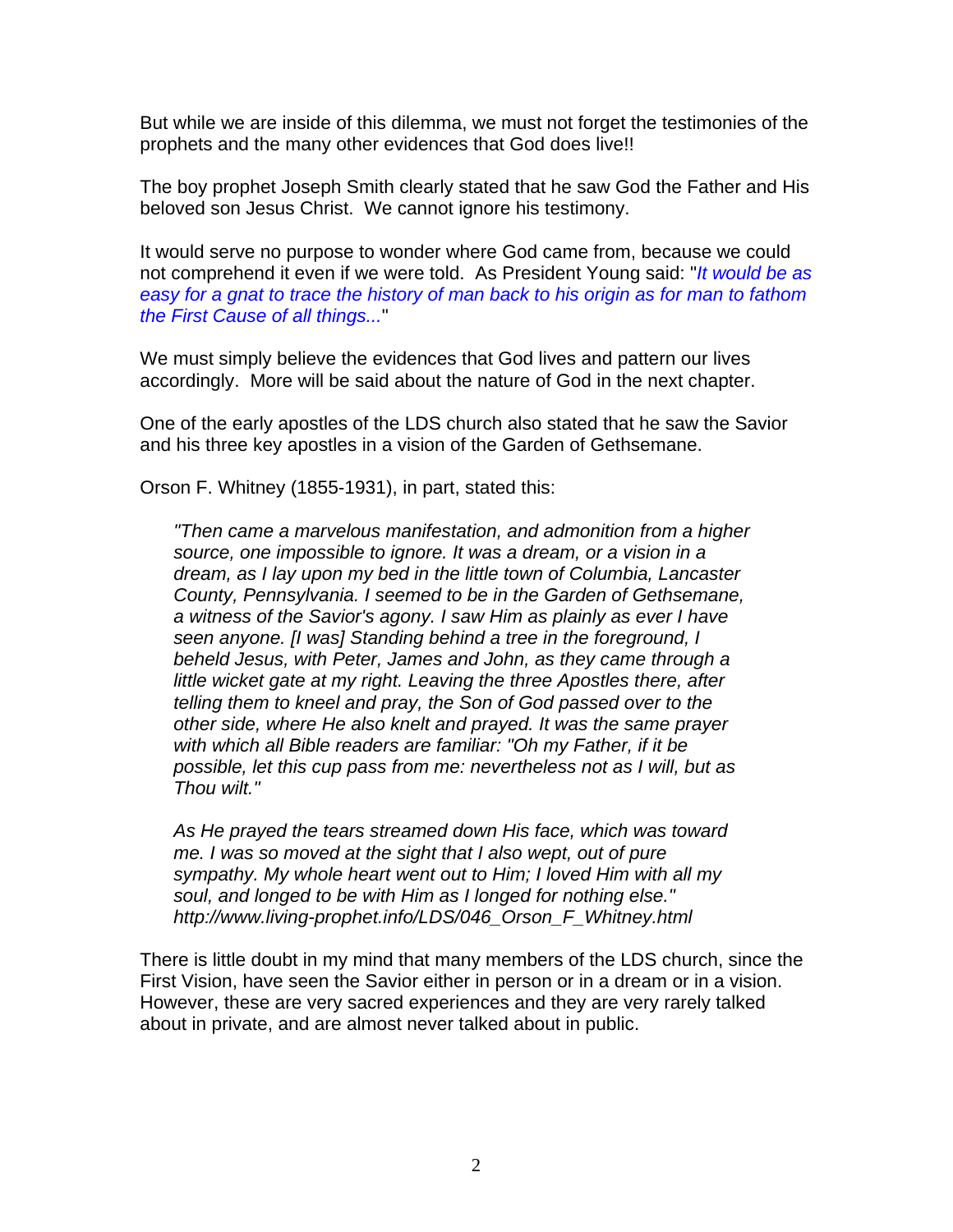But even for those who have not seen the Savior, the evidence from astronomy, with regards to the countless number of galaxies, and their different shapes, etc. should be evidence enough that there is a God.

Then there is the evidence of millions of different types of DNA for millions of different species. Where did all of this highly sophisticated DNA come from?

But perhaps an even bigger evidence is the answer to the question: "where are all of the failures of evolution?"

In other words, if new DNA was the result of random mutations to the DNA of an existing species, the laws of statistics would indicate that for each new species, formed by random mutations to DNA, there would be many, many billions of "failed attempts" to create each and every new species - on average. Where are the dead bodies of these "failed attempts?"

For example, if you were going to randomly mutate (i.e. change) the text and numbers and symbols of a fourth grade mathematics book, in order to create a fifth grade mathematics book, and print each attempted fifth grade mathematics book, the earth would be covered, a thousand miles deep, with failed attempts to create a new fifth grade mathematics book, complete with new concepts not in the fourth grade book (this fact will be better understood later in this book).

And even after this there would still not be a good fifth grade mathematics book!!

If evolution were true, our entire planet would literally be covered, a thousand miles high, with the failed attempts of evolution to create a single new species, much less millions of new species.

As another example, suppose we had a CD of the Beatles. Now suppose we decided to take the "bits" of this CD and randomly modify these bits to create a single new song by the Beatles, which they never sang, which was one minute long. Remember, ALL of the bits on the CD must be available for change, not just in one new section.

How many times would we have to randomly mutate this CD before we got a new song AND we did not damage the original songs on the original CD?

Later in this book we will talk more about this, but for now understand that if we tried to do this a hundred-billion times, we could not do it. Thus, we would generate 100,000,000,000 CDs, all of which were worthless (due to either damaging original songs and/or trying to generate a single new song) in an attempt to create a new song they never sang.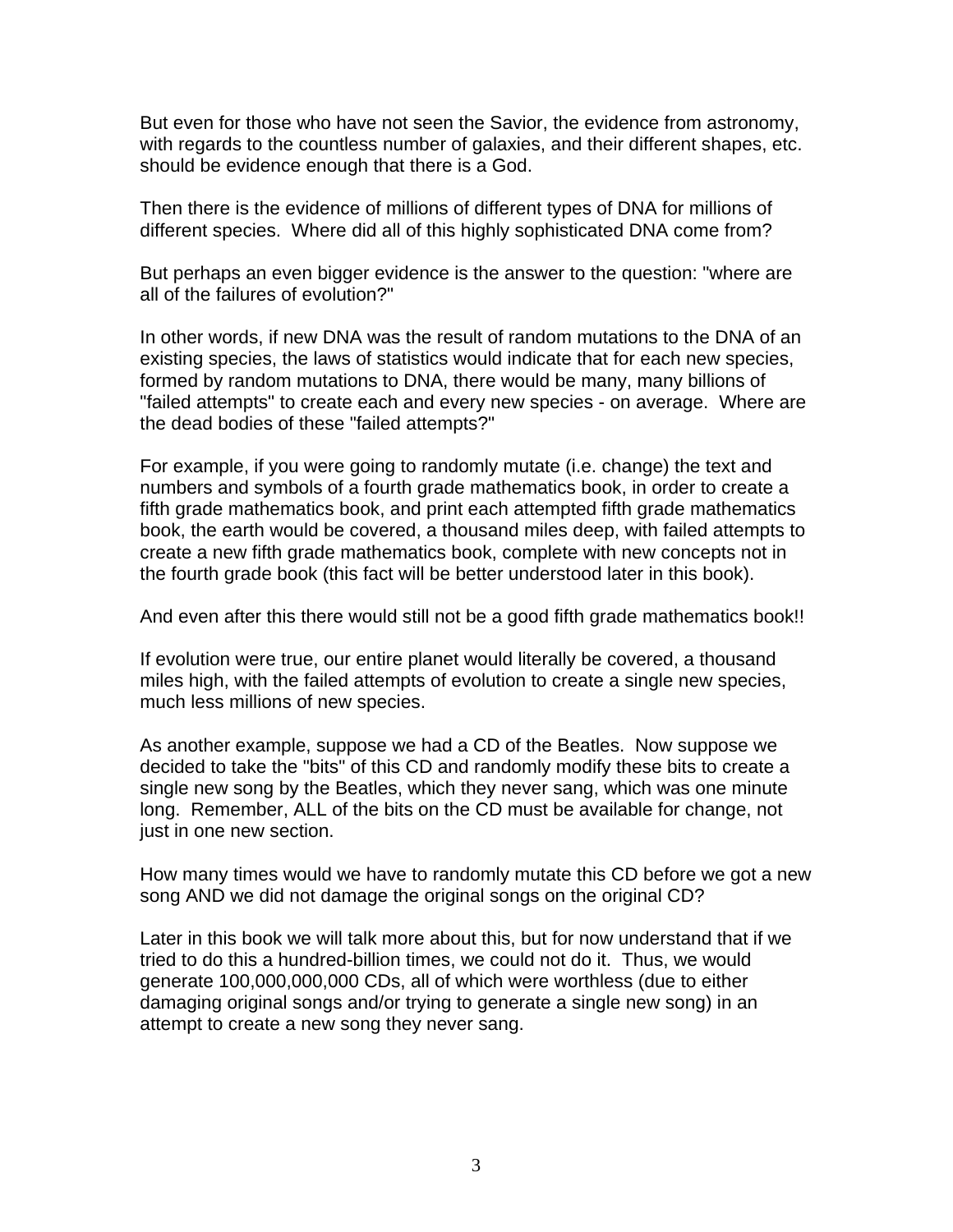Where would we put these hundred-billion worthless CDs? Likewise, where are the hundred billion failed attempts to create a new species of monkey or a new human species?? They don't exist.

Scientists very rarely find an animal with defective DNA. While defective DNA in humans is fairly common, the defects are never positive; they are always damaging (e.g. Down's Syndrome).

Never, has anything even close to a new and improved species been observed and there are no piles and piles of failed attempts by evolution to create any new species.

So even though we cannot possibly comprehend the origin of God, we can see the evidence for the existence of God (i.e. the Universe), but we cannot see the evidence for the existence of evolution (i.e. a thousand mile high pile of dead, mutated animals for each existing species).

The good news is that because our spirits are the children of God, literally, then given enough time (an eternity of time), we will be able to understand the origin of God, if we so qualify.

## **The Cat and The Television**

To better understand the quote by Brigham Young, let us consider a cat that jumps up on your computer table and looks at your computer screen.

As you move your cursor around the screen the cat may reach out and try to touch the cursor. What is going through the mind of the cat as it reaches for the cursor? Not much.

Does the cat understand all of the computer programming that went into writing the operating system or the program? Not a chance. The cat could not even play a simple game of checkers with a human (playing checkers is a lot more complicated than reaching for a moving object); much less write a computer program.

The gap in intelligence between a cat and a human is much smaller than the gap in intelligence between a human and God, but we can use the cat to teach a key principle.

Here is the key principle: Can a cat comprehend the gap in intelligence between a cat and a human? The answer, of course, is 'no'. A cat cannot comprehend how dumb it is compared to a human precisely because it is at the *bottom* of a huge gap in intelligence!!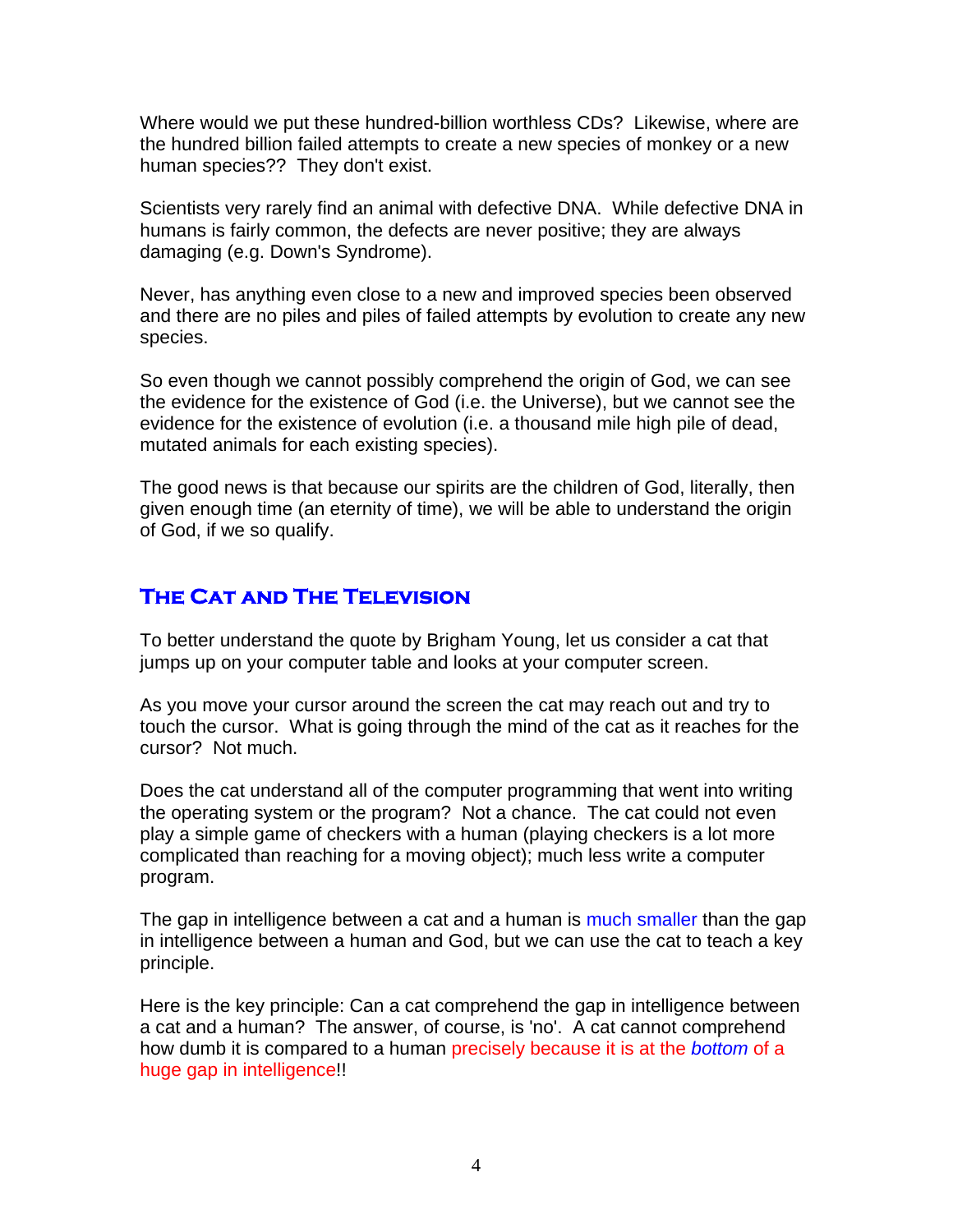The entity at the bottom of the gap cannot comprehend the size of the gap!! Ponder that carefully!!

In fact, a cat probably "thinks" (if it could think) that it is as smart as a human because it cannot even begin to comprehend the intelligence of a human or understand why humans do the strange things they do, like play games on the computer (even parents have a hard time understanding why kids spend so much time playing games on the computer).

In addition, the cat cannot comprehend the size of the gap between its intelligence and the intelligence of a human. For example, a cat cannot appreciate the programming that went into writing the operating system of the computer. All the cat sees is a moving object.

Likewise, the only things humans can see is a Universe full of stars and galaxies.

So if a cat cannot comprehend the gap in intelligence between a cat and a human; *why would a human be surprised that he or she cannot comprehend the size of the gap in intelligence between a human and God*?

And why would a human be surprised at the quote of Brigham Young above?? If we cannot comprehend how God thinks, how could we comprehend how He came to exist!!

While we are in fact the literal children of God (i.e. our spirits are literally a child of God), we are still mental infants compared to God.

Because, according to Mormon doctrine, our spirits are literally the children of God, then some day, if we meet the requirements, we can become like God, because He is our literal Father.

Consider this quote from a booklet written for the youth of the church and officially published by the First Presidency of the church:

"In the premortal existence, Heavenly Father prepared a plan to enable us *to become like Him* and receive a fullness of joy. The scriptures refer to this plan as "the plan of salvation," "the great plan of happiness," "the plan of redemption," and the "plan of mercy." True to the Faith, page 115

While a baby boy, for example, cannot comprehend that some day he will comprehend as much as his father, we are similarly the children of God and some day we can "**become like Him**."

While we cannot comprehend the gap in intelligence between humans and God (and this gap is much bigger than the gap between a cat and a human); the day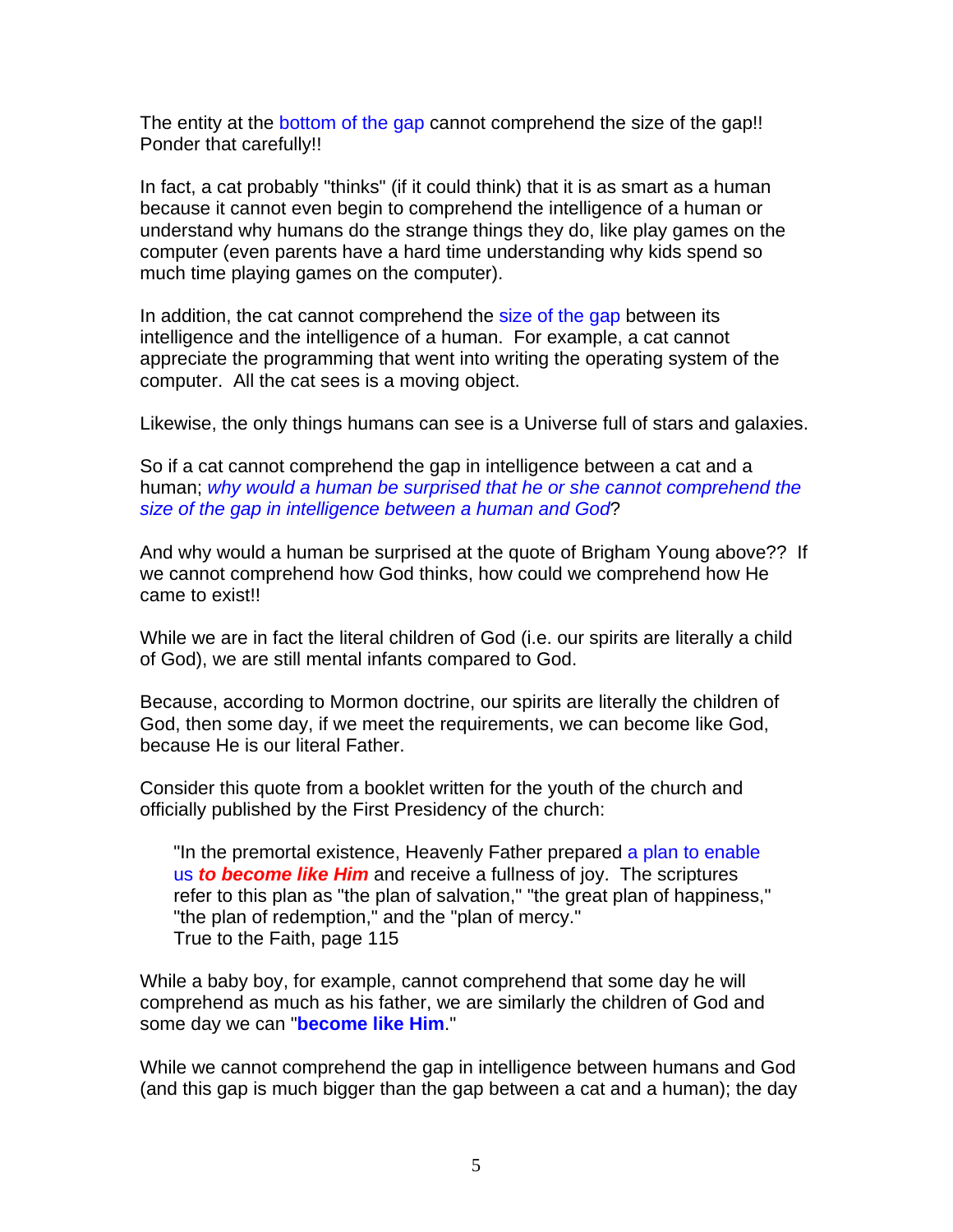may come when we have slowly qualified to bridge the gap. This bridge can be crossed precisely because we are the literal children of God and He can make it happen!!

But for now understand that our current lack of intelligence is not a proof that God does not exist. It just means that we are children, compared to our Heavenly Father.

For whatever reason, many people don't like the idea that there is a Supreme Being who is vastly smarter than they are. They would rather believe and claim that humans are the most intelligent beings in the Universe. While this may put humans at the top of an imaginary intelligence chart in their minds, it is nothing but vain imaginations.

The "philosophies of men" (i.e. the arrogance of men) are the main reason the theory of evolution exists. If there is no God, as many scientists wish were true, then scientists are the most intelligent beings in the Universe. How convenient!!

But if humans were at the top of the intelligence chart, there would be no Universe; there would be no galaxies, there would be no stars, there would be no Sun; there would be no DNA, and so on. In other words, if there were no God there would be no humans for many reasons.

The theory of evolution is clearly a philosophy (i.e. a religion). But the philosophy of scientists today, who support and push the theory of evolution, is not to try to comprehend the origin of God, but rather to try to avoid God altogether by claiming that all things in the Universe happened by accident (i.e. evolution) and that scientists are the most intelligent beings in the Universe.

This sounds like a spoiled child crying for another piece of candy.

Ponder this carefully: according to the scientific establishment, everything in the Universe happened because of a scientist or an accident. God is conveniently left out of the equation. Talk about a self-serving theory!!

Because scientists want people to think they are at the top of the intelligence chart in the Universe, they invent a series of "philosophies" (which scientists call "theories," but are technically religions) which do not include God. That is one way to avoid your competition; you create a "theory" that excludes your competition!!

In short, because scientists want to be considered the smartest beings in the Universe, they have invented a wide variety of false and bogus theories and claims to pretend evolution is true.

The theory of evolution is one of those "theories," the "Big Bang" is another.